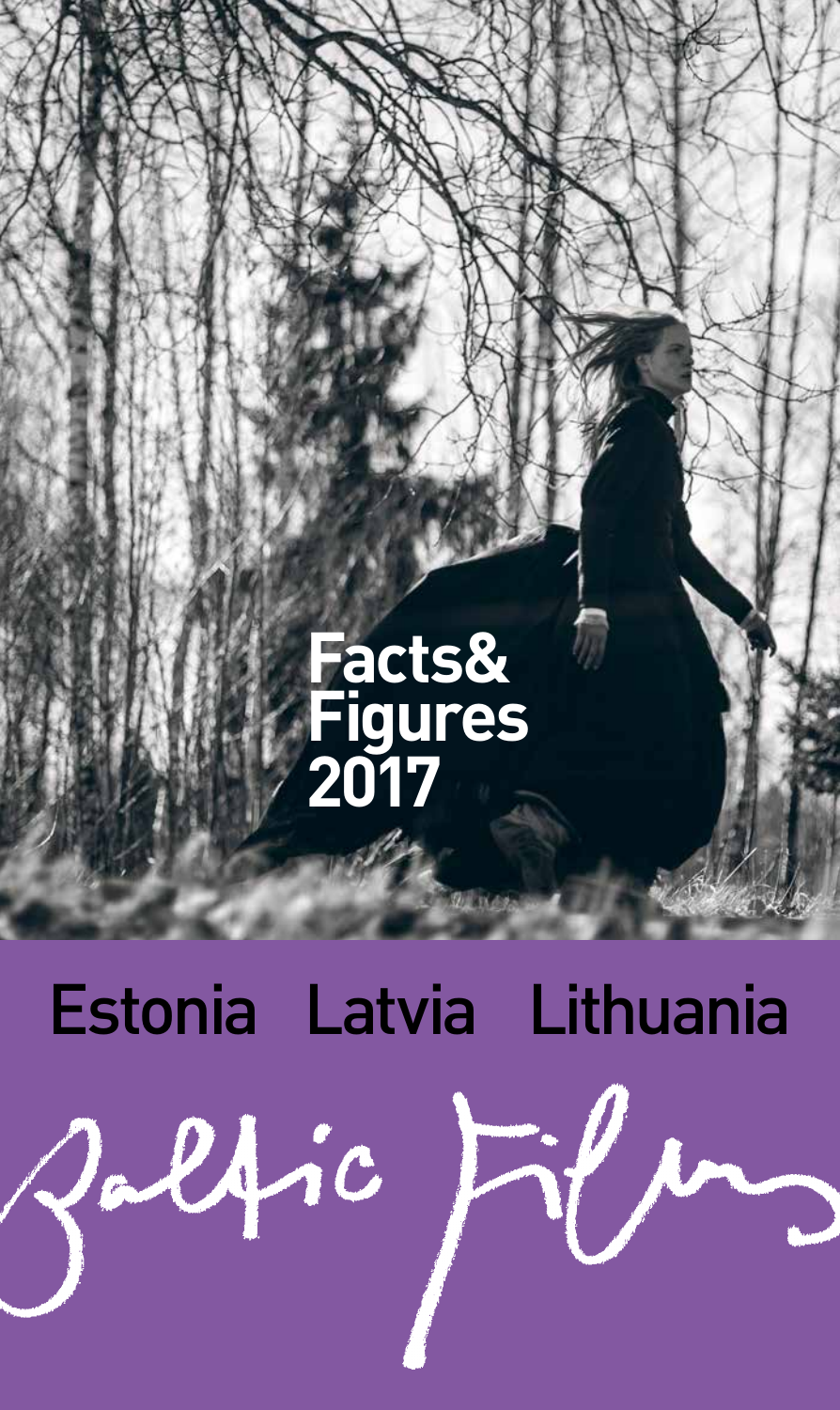## **Figures 2017**

#### **ANNUAL STATE SUPPORT FOR FILM INDUSTRY 2013-2017**

|      | Ministry of<br>Culture | Cultural<br><b>Endowment</b> | <b>Estonian</b><br><b>Film Institute</b> | Total      |
|------|------------------------|------------------------------|------------------------------------------|------------|
|      | <b>EUR</b>             | <b>EUR</b>                   | <b>EUR</b>                               | <b>EUR</b> |
| 2013 | 571 000                | 1 732 822                    | 3824938                                  | 6 128 760  |
| 2014 | 341 000                | 1921296                      | 4692311                                  | 6954607    |
| 2015 | 635 000                | 1 673 160                    | 4 764 433*                               | 7072593    |
| 2016 | 640 000                | 2035461                      | 8 255 855*                               | 10 421 294 |
| 2017 | 685 000                | 2 153 824                    | 9 217 453*                               | 12 056 277 |

\* Includes Estonian Republic 100 Years film production support

#### **CINEMA PREMIERES 2012-2016**

|      | <b>Domestic</b> | <b>European</b> | <b>USA</b> | <b>Other</b> | <b>Total</b> |
|------|-----------------|-----------------|------------|--------------|--------------|
| 2012 | 24              | 86              | 109        | 9            | 228          |
| 2013 | 22              | 80              | 121        | 12           | 235          |
| 2014 | 21              | 103             | 106        | 13           | 243          |
| 2015 | 32              | 113             | 119        | 12           | 276          |
| 2016 | 18              | 136             | 111        | 13           | 278          |

#### **DOMESTIC FILMS PRODUCED 2012-2016**

|      | Feature,<br>films | Animation | <b>Documentaries</b> | <b>Shorts</b> | <b>Total</b> |
|------|-------------------|-----------|----------------------|---------------|--------------|
| 2012 | 10                | 8         | 34                   | 4             | 56           |
| 2013 | 7                 | 7         | 30                   | າ             |              |
| 2014 | 6                 | 8         | 28                   | 7             | 49           |
| 2015 | 7                 | 5         | 43                   | 8             |              |
| 2016 | 10                | 8         | 21                   |               |              |

#### **NUMBER OF CINEMAS 2012-2016**

|      | Screening<br>places (all) | <b>Cinemas</b> | <b>Multiplex</b><br>cinemas. | Screens,<br>(all) | 3D<br><b>Screens</b> | <b>Digital</b><br>screens |
|------|---------------------------|----------------|------------------------------|-------------------|----------------------|---------------------------|
| 2012 | 45                        | 10             | 3                            | 70                | 18                   | 18                        |
| 2013 | 45                        | 10             | 3                            | 70                | 21                   | 29                        |
| 2014 | 48                        | 11             | 3                            | 81                | 26                   | 51                        |
| 2015 | 49                        | 11             | 3                            | 81                | 27                   | 56                        |
| 2016 | 50                        | 12             | 4                            | 87                | 33                   | 62                        |



Class Reunion

#### **TOP TEN 2016**

|                         | <b>Title</b>                                           | <b>Country of Origin Admissions</b> |         | <b>GBO EUR</b> | Format       |
|-------------------------|--------------------------------------------------------|-------------------------------------|---------|----------------|--------------|
|                         | Klassikokkutulek/Class Reunion                         | <b>EE</b>                           | 189 073 | 1 030 257      | 2D           |
| $\overline{\mathbf{c}}$ | Ice Age: Collision Course                              | US                                  | 133 191 | 634 310        | 2D/3D        |
| 3                       | The Secret Life of Pets                                | US/JP                               | 121 563 | 587 191        | 3D           |
| 4                       | Zootopia                                               | US                                  | 84 015  | 420851         | 2D/3D        |
| 5                       | Trolls                                                 | US                                  | 83 623  | 395 877        | 2D/3D        |
| 6                       | Deadpool                                               | US                                  | 68 650  | 417 902        | 2D/IMAX2D    |
| 7                       | The Angry Birds Movie                                  | FI/US                               | 66 968  | 306 379        | 2D/3D        |
| $\mathsf{R}$            | Päevad, mis ajasid segadusse/The Days That<br>Confused | <b>EE</b>                           | 62 262  | 335 154        | 2D           |
| 9                       | Suicide Squad                                          | US                                  | 59466   | 395319         | 2D/3D/IMAX3D |
| 10                      | The Revenant                                           | US/HK/TW                            | 51 357  | 311 666        | 2D/IMAX2D    |

# Facts&<br>Figures<br>2017

#### **FILMS SCREENED (all) 2012-2016**

|      | <b>Domestic films</b> |            |                |                 |  |  |  |
|------|-----------------------|------------|----------------|-----------------|--|--|--|
|      | Films                 | Admissions | <b>GBO EUR</b> | Market<br>share |  |  |  |
| 2012 | 49                    | 195844     | 761 097        | 7.57            |  |  |  |
| 2013 | 50                    | 151 398    | 581 259        | 5,91            |  |  |  |
| 2014 | 28                    | 123 065    | 520 488        | 4,73            |  |  |  |
| 2015 | 64                    | 350 635    | 1 435 253      | 11,33           |  |  |  |
| 2016 | 21                    | 347 036    | 1784 600       | 10.54           |  |  |  |

|       | European (non-domestic) |                               |                |                        |  |  |  |
|-------|-------------------------|-------------------------------|----------------|------------------------|--|--|--|
|       | Films                   | Admissions                    | <b>GBO EUR</b> | Market<br>share        |  |  |  |
| 2012  | 166                     | 399 327                       | 1 739 504      | 15,44                  |  |  |  |
| 2013  | 153                     | 346 177                       | 1524913        | 13,53                  |  |  |  |
| 2014  | 148                     | 518 733                       | 2 3 9 4 1 1 9  | 19.95                  |  |  |  |
| 2015  | 159                     | 701 793                       | 3 410 303      | 22.68                  |  |  |  |
| 2016  | 199                     | 664 212                       | 3 402 291      | 20,19                  |  |  |  |
|       |                         | <b>USA</b>                    |                |                        |  |  |  |
|       | Films                   | Admissions                    | <b>GBO EUR</b> | Market<br>share        |  |  |  |
| 2012  | 166                     | 1945205                       | 8743348        | 75,19                  |  |  |  |
| 2013  | 158                     | 1990330                       | 9 332 041      | 77,80                  |  |  |  |
| 2014  | 157                     | 1765517                       | 8824290        | 67,90                  |  |  |  |
| 2015  | 140                     | 1961698                       | 10 263 837     | 63.43                  |  |  |  |
| 2016  | 138                     | 2 114 186                     | 11 595 452     | 64,25                  |  |  |  |
|       |                         | <b>Other</b>                  |                |                        |  |  |  |
|       | Films                   | Admissions                    | <b>GBO EUR</b> | Market<br>share        |  |  |  |
| 2012  | 14                      | 46 619                        | 185 189        | 1,80                   |  |  |  |
| 0.010 | $\sim$                  | $\overline{p}$ $\overline{p}$ | 0.70.447       | $\sim$ $\sim$ $\prime$ |  |  |  |

| 2012            | 14 | 46 619  | 185 189 | 1,80 |  |
|-----------------|----|---------|---------|------|--|
| 2013            | 15 | 70 648  | 372 117 | 2,76 |  |
| 2014            | 20 | 192889  | 1015686 | 7.42 |  |
| 2015            | 16 | 79 156  | 457346  | 2.56 |  |
| 2016            | 19 | 165 316 | 882 994 | 5.02 |  |
| Total All Filme |    |         |         |      |  |

|      | Films | Admissions | <b>GBO EUR</b> | Adm. per<br>Capita |  |  |  |
|------|-------|------------|----------------|--------------------|--|--|--|
| 2012 | 395   | 2586995    | 11 429 139     | 1,96               |  |  |  |
| 2013 | 376   | 2 558 553  | 11810329       | 1,93               |  |  |  |
| 2014 | 353   | 2 600 204  | 12 754 583     | 1.97               |  |  |  |
| 2015 | 379   | 3093281    | 15 566 739     | 2,36               |  |  |  |
| 2016 | 377   | 3 290 750  | 17 665 337     | 2.54               |  |  |  |

#### **AVERAGE TICKET PRICE 2012-2016**

|      | <b>EUR</b> |
|------|------------|
| 2012 | 4,4        |
| 2013 | 4.6        |
| 2014 | 4.9        |
| 2015 | 5,0        |
| 2016 | 5.4        |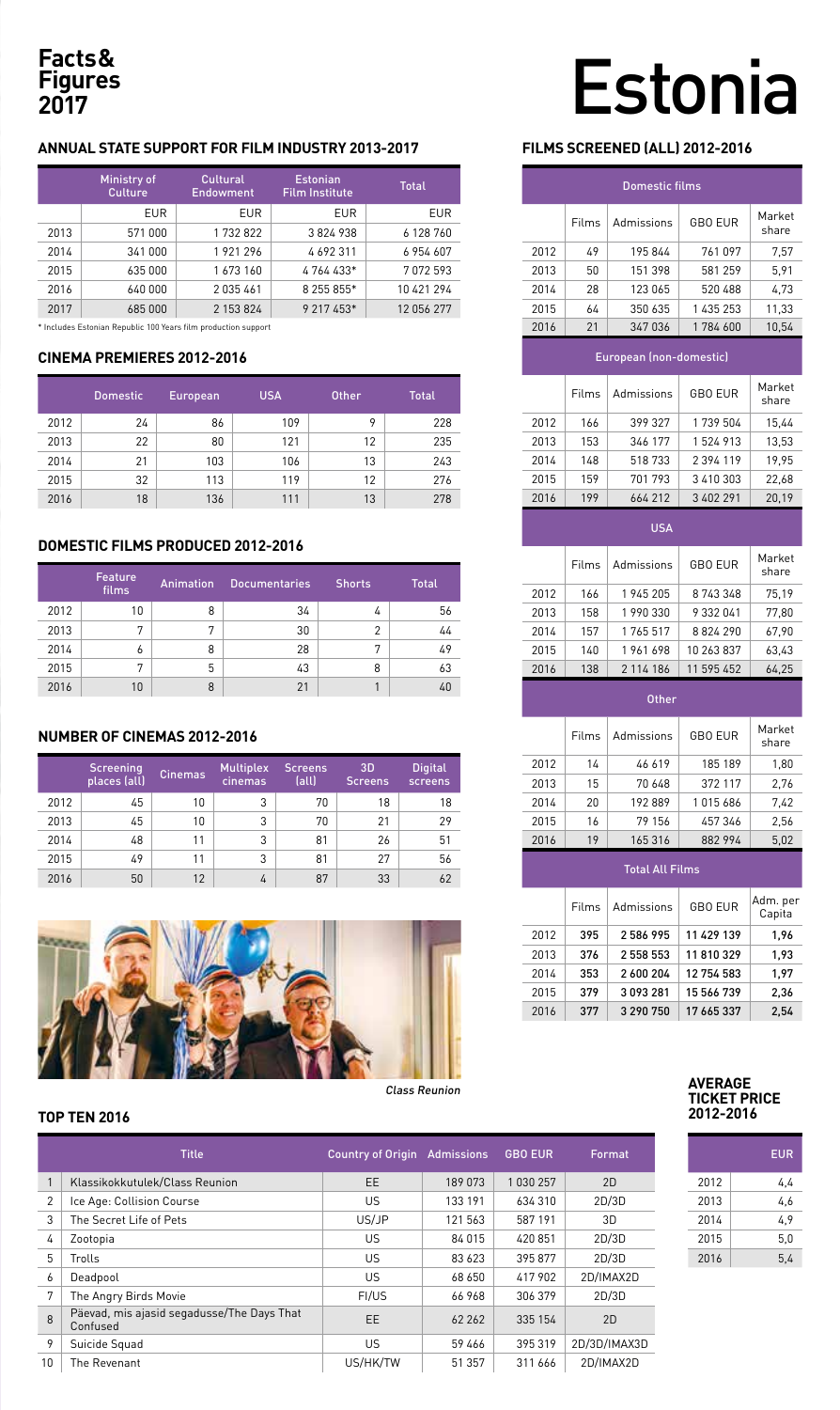## **Figures 2017**

#### **ANNUAL STATE SUPPORT FOR FILM INDUSTRY 2013-2017**

|      | <b>National Film Centre</b><br>of Latvia | <b>Culture Capital</b><br><b>Foundation</b> | <b>Total</b> |
|------|------------------------------------------|---------------------------------------------|--------------|
|      | <b>EUR</b>                               | <b>EUR</b>                                  | <b>EUR</b>   |
| 2013 | 2086496                                  | 567 679                                     | 2654175      |
| 2014 | 3 517 121                                | 789 609                                     | 4 306 730    |
| 2015 | 4891600*                                 | 856 229                                     | 5747829      |
| 2016 | 5862587*                                 | 907800                                      | 6770387      |
| 2017 | 9784965*                                 | 904 407                                     | 10 689 372   |

\* Includes Latvian Republic 100 Years film production support

#### **CINEMA PREMIERES 2012-2016**

|      | <b>Domestic</b> | <b>European</b> | <b>USA</b> | <b>Other</b> | <b>Total</b> |
|------|-----------------|-----------------|------------|--------------|--------------|
| 2012 | 24              | 66              | 106        | 4            | 200          |
| 2013 | 27              | 50              | 116        | 27           | 220          |
| 2014 | 51              | 66              | 89         | 13           | 219          |
| 2015 | 25              | 116             | 133        | 16           | 291          |
| 2016 | 18              | 92              | 123        | 9            | 242          |

#### **DOMESTIC FILMS PRODUCED 2012-2016**

|      | <b>Feature</b><br>films | Animation | <b>Documentaries</b> | <b>Shorts</b> | <b>Total</b> |
|------|-------------------------|-----------|----------------------|---------------|--------------|
| 2012 | 6                       | 8         | 8                    |               | 24           |
| 2013 | 4                       | 3         | 18                   | ◠             | 27           |
| 2014 | 7*                      |           | 30                   | 4             | 52           |
| 2015 | 3                       |           | 23                   | 16            | 56           |
| 2016 | -                       | b         | 23                   | 6             | 42           |

\* 2 feature length animated films

#### **NUMBER OF CINEMAS 2012-2016**

|      | Screening<br>places (all) | <b>Cinemas</b> | <b>Multiplex</b><br>cinemas. | Screens,<br>(all) | 3D<br>Screens | <b>Digital</b><br>screens |
|------|---------------------------|----------------|------------------------------|-------------------|---------------|---------------------------|
| 2012 | 25                        | 17             | 4                            | 62                | 15            | 28                        |
| 2013 | 32                        | 14             | 4                            | 66                | 15            | 36                        |
| 2014 | 29                        | 15             | 4                            | 64                | 25            | 44                        |
| 2015 | 22                        | 16             | 4                            | 58                | 25            | 57                        |
| 2016 | 25                        | 18             | 4                            | 62                | 25            | 60                        |



| <b>Chronicles of Melanie</b> |  |  |
|------------------------------|--|--|

#### **TOP TEN 2016**

|                | <b>Title</b>                            | <b>Country of Origin Admissions</b> |         | <b>GBO EUR</b> | Format |
|----------------|-----------------------------------------|-------------------------------------|---------|----------------|--------|
|                | The Secret Life of Pets                 | US/JP                               | 121 426 | 540 494        | 2D/3D  |
| $\overline{2}$ | Ice Age: Collision Course               | US                                  | 94 502  | 421 191        | 2D/3D  |
| 3              | Zootopia                                | US                                  | 88 673  | 410 492        | 2D/3D  |
| $\overline{4}$ | Melānijas hronika/Chronicles of Melanie | LV/CZ/FI                            | 75 160  | 241 595        | 2D     |
| 5              | The Angry Birds Movie                   | FI/US                               | 74 753  | 320 946        | 2D/3D  |
| 6              | Deadpool                                | US                                  | 68 408  | 336 171        | 2D/3D  |
| 7              | Suicide Squad                           | US                                  | 64 230  | 366 155        | 2D/3D  |
| 8              | Trolls                                  | US                                  | 63329   | 292 421        | 2D/3D  |
| 9              | <b>Bridget Jones's Baby</b>             | UK/IE/FR/US                         | 54 256  | 287 414        | 2D     |
| 10             | Svingeri/Swingers                       | LV                                  | 50 111  | 262828         | 2D     |

# Facts&<br>Figures<br>2017

#### **FILMS SCREENED (all) 2012-2016**

| <b>Domestic films</b> |       |            |                |                 |  |  |
|-----------------------|-------|------------|----------------|-----------------|--|--|
|                       | Films | Admissions | <b>GBO EUR</b> | Market<br>share |  |  |
| 2012                  | 56    | 103 040    | 284 317        | 4,51            |  |  |
| 2013                  | 97    | 143 379    | 228 368        | 6,03            |  |  |
| 2014                  | 109   | 175 207    | 443717         | 7.58            |  |  |
| 2015                  | 91    | 90 1 28    | 239 465        | 3,81            |  |  |
| 2016                  | 33    | 185 782    | 656 670        | 7,38            |  |  |

| European (non-domestic) |       |              |                |                 |  |  |
|-------------------------|-------|--------------|----------------|-----------------|--|--|
|                         | Films | Admissions   | <b>GBO EUR</b> | Market<br>share |  |  |
| 2012                    | 157   | 445 919      | 1802817        | 19,50           |  |  |
| 2013                    | 231   | 267 900      | 1 114 170      | 11,27           |  |  |
| 2014                    | 210   | 493 570      | 2 201 469      | 21,36           |  |  |
| 2015                    | 257   | 446894       | 2022661        | 18,87           |  |  |
| 2016                    | 117   | 357 470      | 1724778        | 14,21           |  |  |
|                         |       | <b>USA</b>   |                |                 |  |  |
|                         |       |              |                |                 |  |  |
|                         | Films | Admissions   | <b>GBO EUR</b> | Market<br>share |  |  |
| 2012                    | 149   | 1718729      | 7560592        | 75,17           |  |  |
| 2013                    | 191   | 1768158      | 7998473        | 74,36           |  |  |
| 2014                    | 170   | 1 503 833    | 6845648        | 65,07           |  |  |
| 2015                    | 165   | 1769337      | 8 690 753      | 74.71           |  |  |
| 2016                    | 146   | 1962126      | 9777866        | 77,98           |  |  |
|                         |       | <b>Other</b> |                |                 |  |  |

|      | Films | Admissions | GBO EUR | share |
|------|-------|------------|---------|-------|
| 2012 | 22    | 18 654     | 108 015 | 0,82  |
| 2013 | 77    | 198 249    | 968 874 | 8.34  |
| 2014 | 47    | 138 521    | 686 497 | 5.99  |
| 2015 | 45    | 62019      | 289 007 | 2,62  |
| 2016 | 13    | 10881      | 50 40 6 | 0.43  |
|      |       |            |         |       |

| <b>Total All Films</b> |        |               |                |                    |  |  |
|------------------------|--------|---------------|----------------|--------------------|--|--|
|                        | Films  | Admissions    | <b>GBO EUR</b> | Adm. per<br>Capita |  |  |
| 2012                   | 384    | 2 2 8 4 3 4 2 | 9755740        | 1,13               |  |  |
| 2013                   | 596    | 2377686       | 10 309 885     | 1,18               |  |  |
| 2014                   | 536    | 2311131       | 10 177 331     | 1,16               |  |  |
| 2015                   | 557    | 2 3 6 8 3 7 8 | 11 241 887     | 1,20               |  |  |
| 2016                   | $309*$ | 2516259       | 12 209 719     | 1.28               |  |  |

\* Excluding film festival screenings

#### **AVERAGE TICKET PRICE 2012-2016**

|      | EUR  |
|------|------|
| 2012 | 4,27 |
| 2013 | 4.42 |
| 2014 | 4.64 |
| 2015 | 4.81 |
| 2016 | 4.85 |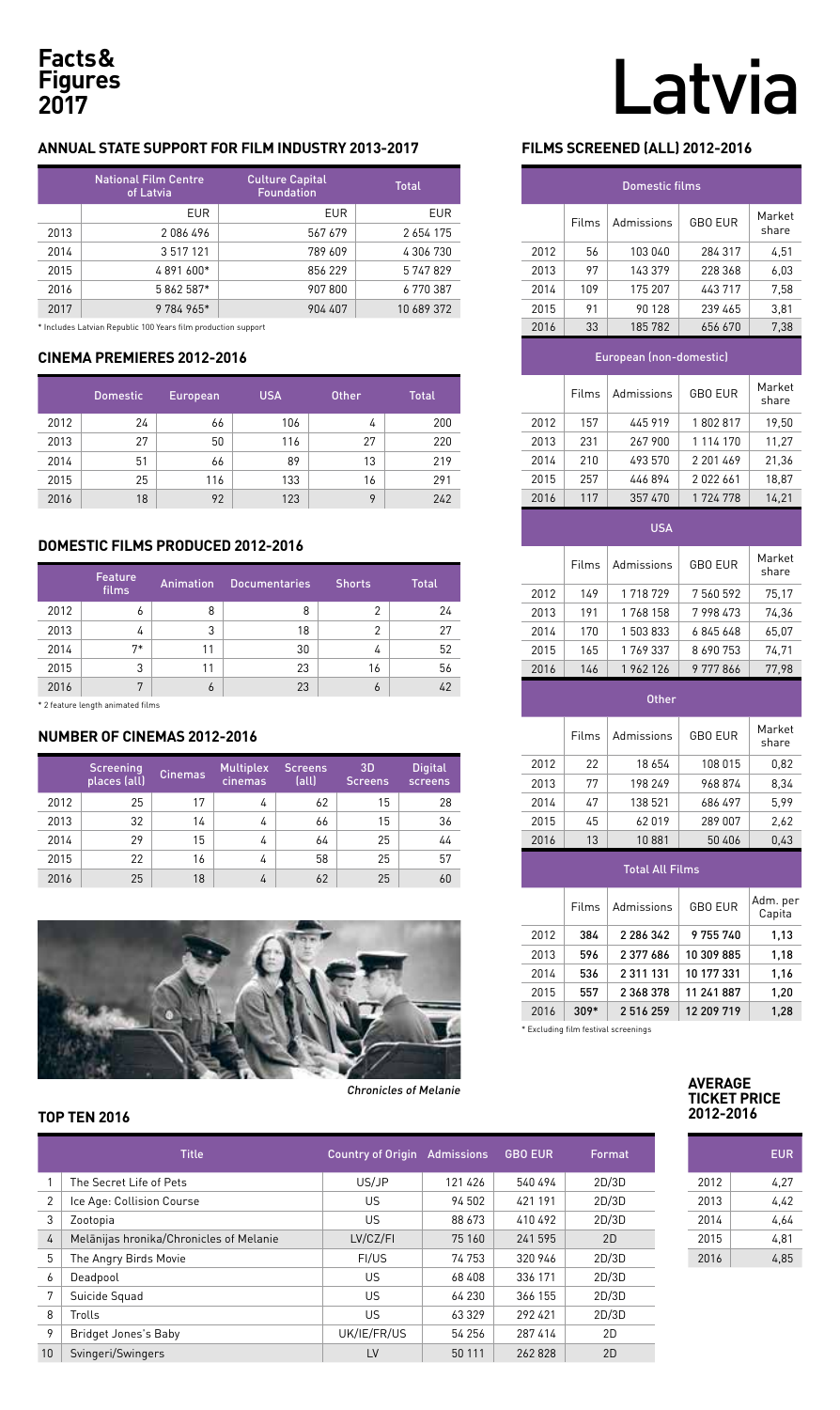## **Figures 2017**

#### **ANNUAL STATE SUPPORT FOR FILM INDUSTRY 2013-2017**

|      | Lithuanian Film Centre | <b>Total</b>  |
|------|------------------------|---------------|
|      | <b>EUR</b>             | <b>EUR</b>    |
| 2013 | 2 751 391              | 2 751 391     |
| 2014 | 3 0 2 4 5 0 1          | 3 0 2 4 5 0 1 |
| 2015 | 3073737                | 3073737       |
| 2016 | 3519000                | 3519000       |
| 2017 | 4619000                | 4619000       |

#### **CINEMA PREMIERES 2012-2016**

|      | <b>Domestic</b> | <b>European</b> | <b>USA</b> | <b>Other</b> | <b>Total</b> |
|------|-----------------|-----------------|------------|--------------|--------------|
| 2012 | 6               | 82              | 89         | 9            | 186          |
| 2013 | 15              | 56              | 119        | 5            | 195          |
| 2014 | 14              | 66              | 101        | 6            | 187          |
| 2015 | 10              | 82              | 112        | 8            | 212          |
| 2016 | 13              | 69              | 128        | 7            | 217          |

#### **DOMESTIC FILMS PRODUCED 2012-2016**

|      | Feature<br>films | Animation | <b>Documentaries</b> | <b>Shorts</b> | <b>Total</b> |
|------|------------------|-----------|----------------------|---------------|--------------|
| 2012 | 4                | 10        | 18                   |               | 33           |
| 2013 | 11               | 7         | 17                   | 5             | 40           |
| 2014 | 8                | 7         | 18                   | 7             | 40           |
| 2015 | 11               | 4         | 11                   | $\circ$       | 35           |
| 2016 | 21               | 10        | 18                   | O             | 58           |

#### **NUMBER OF CINEMAS 2012-2016**

|      | Screening<br>places (all) | <b>Cinemas</b> | Multiplex,<br>cinemas | Screens<br>(all) | 3D<br><b>Screens</b> | <b>Digital</b><br>screens. |
|------|---------------------------|----------------|-----------------------|------------------|----------------------|----------------------------|
| 2012 | 42                        | 42             | 9                     | 95               | n/a                  | 21                         |
| 2013 | 42                        | 32             | 10                    | 95               | n/a                  | 44                         |
| 2014 | 42                        | 32             | 10                    | 95               | n/a                  | 44                         |
| 2015 | 42                        | 32             | 10                    | 95               | n/a                  | 44                         |
| 2016 | 39                        | 29             | 10                    | 79               | 25                   | 54                         |



# Facts&<br>Figures **Lithuania**

#### **FILMS SCREENED (all) 2012-2016**

| Domestic films |            |                |                 |  |
|----------------|------------|----------------|-----------------|--|
| Films          | Admissions | <b>GBO EUR</b> | Market<br>share |  |
| 10             | 80 469     | 285 244        | 2,88            |  |
| 17             | 510 924    | 2045844        | 16,49           |  |
| 21             | 747 001    | 3 333 829      | 23,18           |  |
| 21             | 465370     | 2 126 232      | 13.81           |  |
| 17             | 699 207    | 3 463 809      | 19.50           |  |
|                |            |                |                 |  |

| European (non-domestic) |       |            |                |                 |  |
|-------------------------|-------|------------|----------------|-----------------|--|
|                         | Films | Admissions | <b>GBO EUR</b> | Market<br>share |  |
| 2012*                   | 82    | 553 719    | 2 127 264      | 17,88           |  |
| 2013*                   | 56    | 409 504    | 1631716        | 13,22           |  |
| 2014                    | 104   | 443 269    | 1994111        | 13,90           |  |
| 2015                    | 118   | 638 345    | 2740575        | 17,80           |  |
| 2016                    | 104   | 336 493    | 1509654        | 8,50            |  |
|                         | USA   |            |                |                 |  |
|                         | Films | Admissions | <b>GBO EUR</b> | Market<br>share |  |
| 2012*                   | 89    | 2 121 490  | 8 326 559      | 75,92           |  |
| 2013*                   | 119   | 2 145 777  | 8709308        | 69,27           |  |
| 2014                    | 130   | 1944 680   | 8 670 077      | 60,28           |  |
| 2015                    | 135   | 2 132 821  | 10 077 136     | 65,48           |  |
| 2016                    | 162   | 2 613 001  | 12 671 608     | 71,50           |  |
| <b>Other</b>            |       |            |                |                 |  |
|                         | Films | Admissions | <b>GBO EUR</b> | Market<br>share |  |
| 2012*                   | 9     | 38762      | 144 142        | 1,39            |  |
| 2013*                   | 5     | 31 478     | 120 006        | 1,02            |  |
| 2014                    | 6     | 99 645     | 380 570        | 2,64            |  |

| <b>Total All Films</b> |       |            |                |                    |
|------------------------|-------|------------|----------------|--------------------|
|                        | Films | Admissions | <b>GBO EUR</b> | Adm. per<br>Capita |
| 2012*                  | 190   | 2794440    | 8755945        | 0,93               |
| 2013*                  | 197   | 3097683    | 10875158       | 1,05               |
| 2014                   | 261   | 3 234 595  | 14 378 587     | 1,11               |
| 2015                   | 290   | 3 330 451  | 15 391 806     | 1,13               |
| 2016                   | 291   | 3668370    | 17 724 516     | 1.29               |

2015 16 93 982 447 963 2,91 2016 8 19 576 79 198 0,50

\* Only premieres

#### **AVERAGE TICKET PRICE 2012-2016**

| <b>TOP TEN 2016</b> |
|---------------------|
|---------------------|

|                | <b>Title</b>                         | <b>Country of Origin Admissions</b> |         | <b>GBO EUR</b> | Format |
|----------------|--------------------------------------|-------------------------------------|---------|----------------|--------|
|                | Tarp müsu berniuku/Between Our Boys  | LT                                  | 202 951 | 1 007 464      | 2D     |
| $\overline{2}$ | Gautas iškvietimas/Received Call     | LT                                  | 166 914 | 837 143        | 2D     |
| 3              | Gautas iškvietimas 3/Received Call 3 | LT                                  | 134 270 | 689 335        | 2D     |
| 4              | Ice Age: Collision Course            | US                                  | 143 509 | 663 145        | 2D/3D  |
| 5              | The Secret Life Of Pets              | US/JP                               | 110 039 | 491 286        | 2D/3D  |
| 6              | The Angry Birds Movie                | FI/US                               | 104 438 | 456 615        | 2D/3D  |
| 7              | Suicide Squad                        | US                                  | 86 841  | 455 787        | 2D/3D  |
| 8              | O, ne! O, taip!/Oh, No! Oh, Yes!     | LT                                  | 85 780  | 414 207        | 2D     |
| 9              | Trolls                               | US                                  | 89 117  | 391 201        | 2D/3D  |
| 10             | Deadpool                             | US                                  | 68 955  | 348 867        | 2D     |

| ZU IZ-ZU I O |      |  |  |
|--------------|------|--|--|
|              | EUR  |  |  |
| 2012         | 3,88 |  |  |
| າ∩1າ         | 1.01 |  |  |

|      | EUR  |
|------|------|
| 2012 | 3.88 |
| 2013 | 4.04 |
| 2014 | 4.44 |
| 2015 | 4.62 |
| 2016 | 4.83 |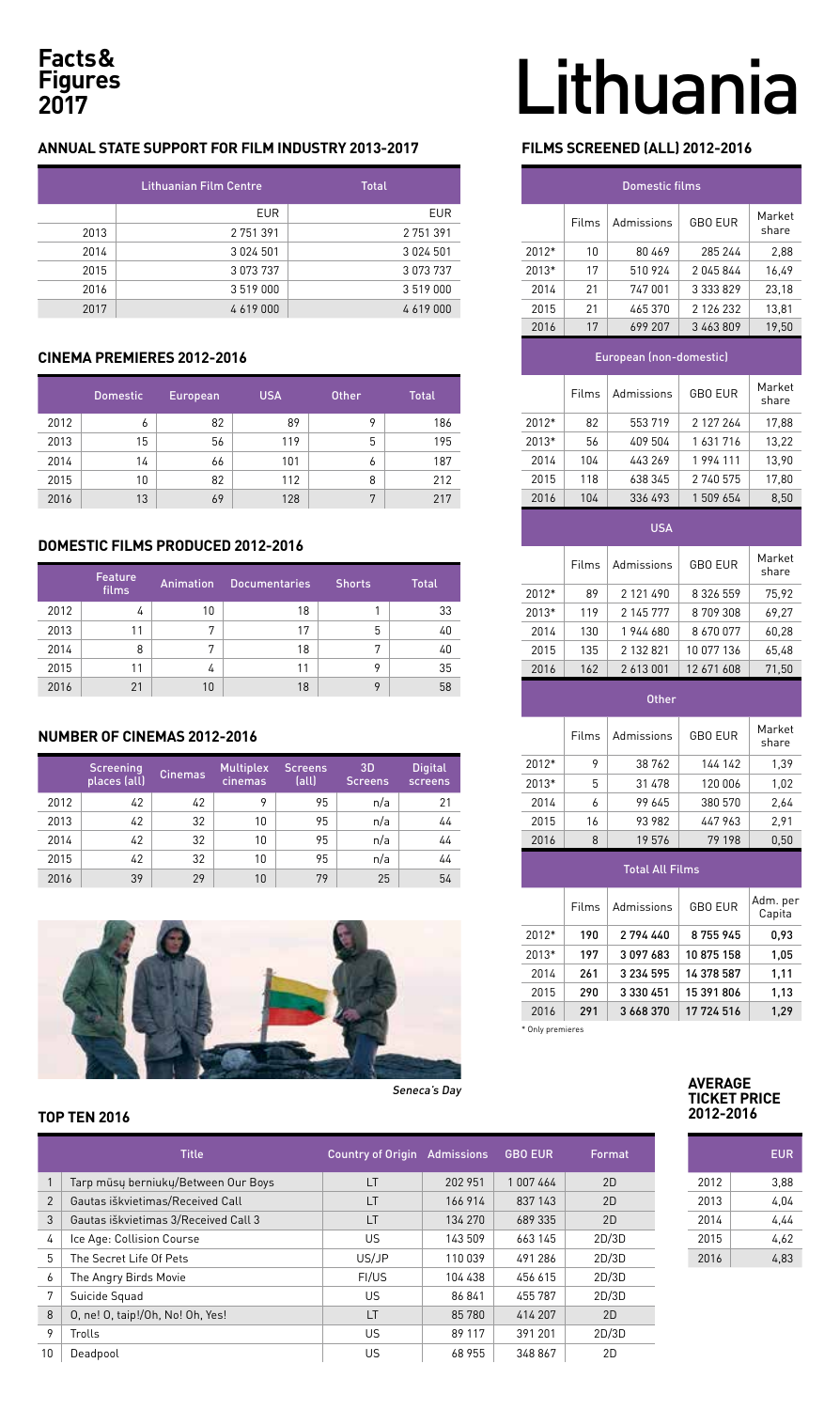## Baltic Fiction Films

#### **ESTONIAN FICTION FILMS RELEASED 2014-2016**

| <b>Original Title</b>         | <b>English Title</b>                   | <b>Director</b>                  | Year of<br><b>Release</b> |
|-------------------------------|----------------------------------------|----------------------------------|---------------------------|
| Ameerika suvi                 | <b>Chasing Ponies</b>                  | Rain Rannu                       | 2016                      |
| Bodom                         | Bodom (FI/EE)                          | Taneli Mustonen                  | 2016                      |
| Ema                           | Mother                                 | Kadri Kõusaar                    | 2016                      |
| Kallis õeke / Nong Hak        | Dearest Sister (LA/FR/EE)              | Mattie Do                        | 2016                      |
| Klassikokkutulek              | <b>Class Reunion (EE/FI)</b>           | René Vilbre                      | 2016                      |
| Luuraja ja luuletaja          | The Spy and the Poet                   | <b>Toomas Hussar</b>             | 2016                      |
| Önn tuleb magades             | When You Least Expect It (EE/IS)       | Mart Kivastik                    | 2016                      |
| Päevad, mis ajasid segadusse  | The Days that Confused                 | <b>Triin Ruumet</b>              | 2016                      |
| Perekonnavaled                | <b>Family Lies</b>                     | Valentin Kuik, Manfred Vainokivi | 2016                      |
| Polaarpoiss                   | The Polar Boy                          | Anu Aun                          | 2016                      |
| Senecos diena/ Seneka päev    | Seneca's Day (LT/LV/EE)                | Kristijonas Vildžijunas          | 2016                      |
| Teesklejad                    | Pretenders (EE/LV/LT)                  | Vallo Toomla                     | 2016                      |
| 1944                          | 1944 (EE/FI)                           | Elmo Nüganen                     | 2015                      |
| Ausma/Koit                    | Dawn (LV/PL/EE)                        | Laila Pakalnina                  | 2015                      |
| Must alpinist                 | <b>Ghost Mountaineer (EE/IT)</b>       | Urmas Eero Liiv                  | 2015                      |
| Roukli                        | Roukli                                 | Veiko Öunpuu                     | 2015                      |
| Supilinna salaselts           | The Secret Society of Souptown (EE/FI) | Margus Paju                      | 2015                      |
| Vehkleja / Miekkailija        | The Fencer (FI/EE/DE)                  | Klaus Härö                       | 2015                      |
| Vihane kunstnik/Sungnan Hwaga | Angry Painter (KR/EE)                  | Kyuhwan Jeon                     | 2015                      |
| Kirsitubakas                  | Cherry Tobacco                         | Katrin Maimik, Andres Maimik     | 2014                      |
| M.0.J.                        | The Man in the Orange Jacket (LV/EE)   | Aik Karapetian                   | 2014                      |
| Ma ei tule tagasi             | I Won't Come Back (EE/RU/FI/BL/KZ)     | Ilmar Raag                       | 2014                      |
| Maastik mitme kuuga           | Landscape with Many Moons (EE/FI)      | Jaan Toomik                      | 2014                      |
| Nullpunkt                     | Zero Point                             | Mihkel Ulk                       | 2014                      |
| Risttuules                    | In the Crosswind                       | Martti Helde                     | 2014                      |

#### **LATVIAN FICTION FILMS RELEASED 2014-2016**

| <b>Original Title</b> | <b>English Title</b>                      | <b>Director</b>                     | Year of<br>Release |
|-----------------------|-------------------------------------------|-------------------------------------|--------------------|
| Melānijas hronikas    | Chronicles of Melanie (LV/CZ/FI)          | Viesturs Kairišs                    | 2016               |
| Pelnu sanatorija      | Exiled (LV/LT)                            | Dāvis Sīmanis                       | 2016               |
| Es esmu šeit          | Mellow Mud                                | Renārs Vimba                        | 2016               |
| Karaliu pamaina       | Kings Shift (LT/LV)                       | Ignas Miškinis                      | 2016               |
| Senekos diena         | Seneca's Day (LT/LV/EE)                   | Kristijonas Vildžiunas              | 2016               |
| Svingeri              | Swingers                                  | Andrejs Ekis                        | 2016               |
| Teesklejad            | Pretenders (EE/LV/LT)                     | Vallo Toomla                        | 2016               |
| Ausma                 | Dawn (LV/EE/PL)                           | Laila Pakalnina                     | 2015               |
| $M.0.\check{Z}$ .     | Man in the Orange Jacket (LV/EE)          | Aik Karapetian                      | 2015               |
| Romeo un Džuljeta     | Romeo 'n Juliet                           | Māris Martinsons                    | 2015               |
| Akmeni manās kabatās  | Rocks in My Pockets (USA/LV)              | Signe Baumane                       | 2014               |
| Džimlai Rūdi Rallallā | Then It's Hi! Hi! Hee!                    | Māris Putninš, Jānis Cimermanis     | 2014               |
| Izlaiduma gads        | The Lesson (LV/RU)                        | Andris Gauja                        | 2014               |
| Modris                | Modris (LV/DE/GR)                         | Juris Kursietis                     | 2014               |
| OKI Okeāna vidū       | Oki - in the Middle of the Ocean (LV/USA) | Māris Martinsons                    | 2014               |
| Zelta zirgs*          | The Golden Horse (LV/LU/LT/DK)            | Reinis Kalnaellis, Valentas Aškinis | 2014               |

\* Feature length animated film

#### **LITHUANIAN FICTION FILMS RELEASED 2014-2016**

| <b>Original Title</b>                                    | <b>English Title</b>                  | <b>Director</b>                          | Year of<br><b>Release</b> |
|----------------------------------------------------------|---------------------------------------|------------------------------------------|---------------------------|
| Tarp mūsų berniukų                                       | Between Our Boys                      | Kestutis Gudavičius                      | 2016                      |
| Gautas iškvietimas                                       | <b>Received Call</b>                  | <b>Tadas Vidmantas</b>                   | 2016                      |
| Gautas iškvietimas 3                                     | Received Call 3                       | <b>Tadas Vidmantas</b>                   | 2016                      |
| 0, ne! 0, taip!                                          | Oh, No! Oh, Yes!                      | Julius Paulikas                          | 2016                      |
| Patriotai                                                | Patriots                              | Alvydas Šlepikas                         | 2016                      |
| 12 kėdžiu                                                | 12 chairs                             | Algis Ramanauskas                        | 2016                      |
| Senekos diena                                            | Seneca's Day (LT/LV/EE)               | Kristijonas Vildžiūnas                   | 2016                      |
| 2 naktys iki ryto                                        | 2 Nights Till Morning (LT/FI)         | Mikko Kuparinen                          | 2016                      |
| Karalių pamaina                                          | Kings Shift (LT/LV)                   | Ignas Miškinis                           | 2016                      |
| Nuo Lietuvos nepabėgsi                                   | You Can't Escape Lithuania            | Romas Zabarauskas                        | 2016                      |
| Gitel                                                    | Gitel                                 | <b>Robert Mullan</b>                     | 2016                      |
| Nepatyres                                                | Inexperienced                         | Julius Paulikas                          | 2015                      |
| Traukinio apiplėšimas, kurį įvykdė<br>Saulius ir Paulius | Train Heist by Saulius and Paulius    | Ričardas Marcinkus, Simonas Aškelavičius | 2015                      |
| Kunigo naudą velniai gaudo                               | Devils Caughts the Priest's Benefits  | Alvydas Šlepikas                         | 2015                      |
| Dėdė, Rokas ir Nida                                      | Uncle, Rokas and Nida                 | Justinas Krisiunas                       | 2015                      |
| Edeno sodas                                              | Garden Of Eden                        | Algimantas Puipa                         | 2015                      |
| Mes Dainuosim                                            | We Will Sing                          | Robert Mullan                            | 2015                      |
| Sangailės vasara                                         | The Summer of Sangaile (LT/FR/NL)     | Alanté Kavaïté                           | 2015                      |
| Ramybė mūsų sapnuose                                     | Peace To Us In Our Dreams (LT/FR)     | Šarūnas Bartas                           | 2015                      |
| Šventa Karvė                                             | Holy Cow                              | Donatas Ulvydas                          | 2014                      |
| Pakeliui                                                 | When You Wake Up                      | Ričardas Marcinkus                       | 2014                      |
| Rūsys                                                    | The Cellar                            | Ričardas Matačius                        | 2014                      |
| Gustavo nuotykiai                                        | Around the World on a Flying Windmill | Augustinas Gricius, Vaidas Lekavičius    | 2014                      |
| Valentinas už 2ru                                        | Valentinas Behind the Doors           | Evaldas Kubilius                         | 2014                      |
| Nesamasis laikas                                         | Non Present Time                      | Mykolas Vildžiūnas                       | 2014                      |
| Santa                                                    | Santa (LT/FI)                         | Marius Ivaškevičius                      | 2014                      |
| Už Lietuva!                                              | Redirected (LT/GB)                    | Emilis Vėlyvis                           | 2014                      |